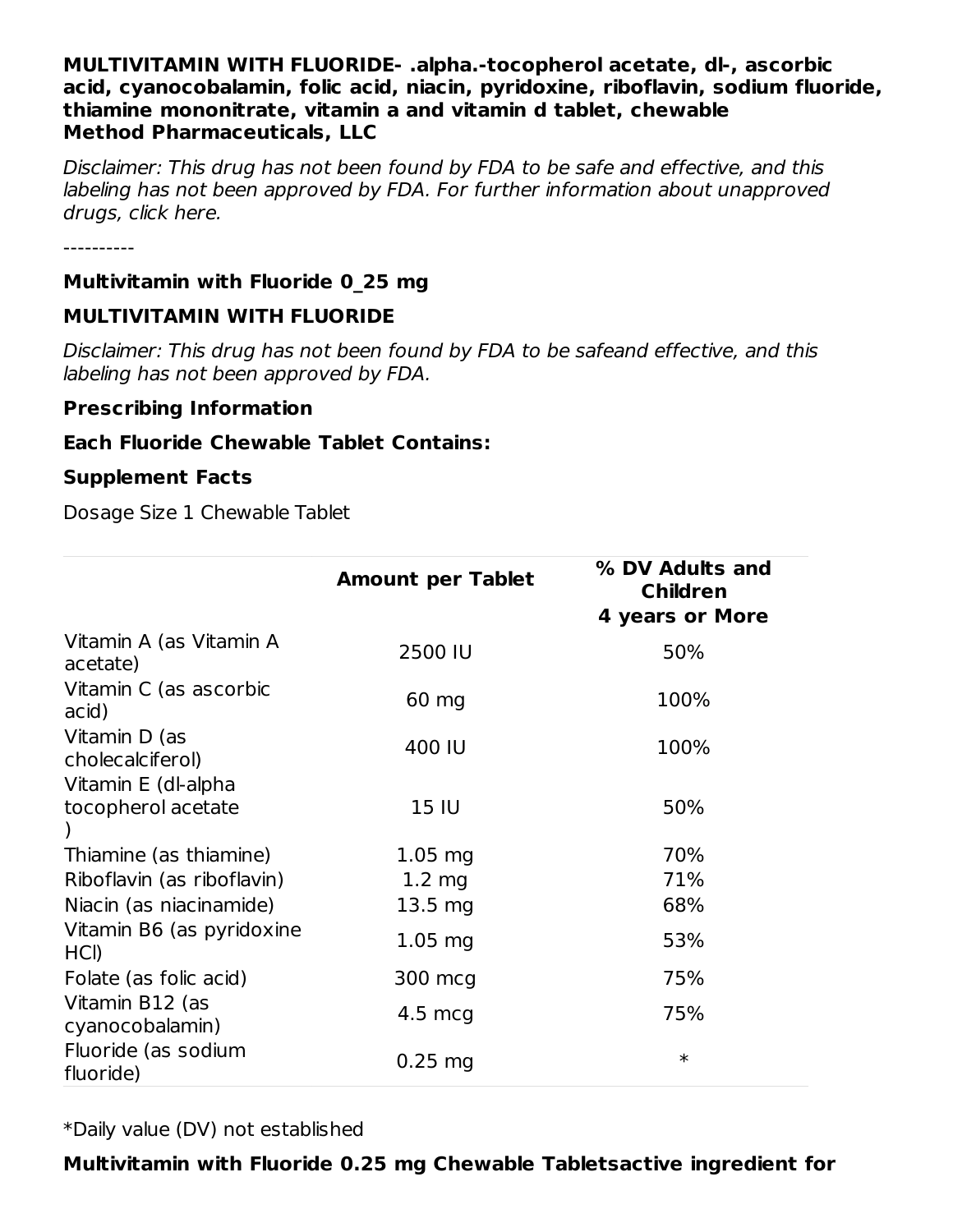**caries prophylaxis:** Fluoride as sodium fluoride

**Multivitamin with Fluoride 0.25 mg Chewable Tablets**provide sodium fluoride and ten essential vitamins in a chewable tablet.

**Other ingredients:** citric acid, magnesium stearate, mannitol, microcrystalline cellulose, orange flavor, sucralose, talc, xylitol.

## **CLINICAL PHARMACOLOGY**

It is well established that fluoridation of the water supply (1 ppm fluoride) during the period of tooth development leads to a significant decrease in the incidence of dental caries.

**Multivitamin with Fluoride 0.25 mg Chewable Tablets** provide sodium fluoride and ten essential vitamins in a chewable tablet. Because the tablets are chewable, they provide a topical as well as systemic source of fluoride. Hydroxyapatite is the principal crystal for all calcified tissue in the human body. The fluoride ion reacts with the hydroxyapatite in the tooth as it is formed to produce the more caries-resistant crystal, fluorapatite. The reaction may be expressed by the equation:

 $Ca10(PO4)6(OH)2 + 2F-$  -------  $Ca10(PO4)6F2 + 2OH-$ 

(Hydroxyapatite) (Fluorapatite)

Three stages of fluoride deposition in tooth enamel can be distinguished:

1. Small amounts (reflecting the low levels of fluoride in tissue fluids) are incorporated into the enamel crystals while they are being formed.

2. After enamel has been laid down, fluoride deposition continues in the surface enamel. Diffusion of fluoride from the surface inward is apparently restricted.

3. After eruption, the surface enamel acquires fluoride from the water, food, supplementary fluoride and smaller amounts from saliva.

# **INDICATIONS AND USAGE**

Supplementation of the diet with ten essential vitamins.

Supplementation of the diet with fluoride for caries prophylaxis.

**Multivitamin with Fluoride 0.25 mg Chewable Tablets** provide 0.25 mg fluoride in tablet form for children 4-6years of age in areas where the drinking water contains 0.3 through 0.6 ppm of fluoride.

**Multivitamin with Fluoride 0.25 mg Chewable Tablets** supply significant amounts of Vitamins A, C, D, E, thiamine, riboflavin, niacin, vitamin B6, vitamin B12, and folate to supplement the diet, and to help assure that nutritional deficiencies of these vitamins will not develop.

Thus, in a single easy-to-use preparation, children obtain ten essential vitamins and the important mineral, fluoride. The American Academy of Pediatrics recommends that children up to age 16, in areas where drinking water contains less than optimal levels of fluoride, receive daily fluoride supplements.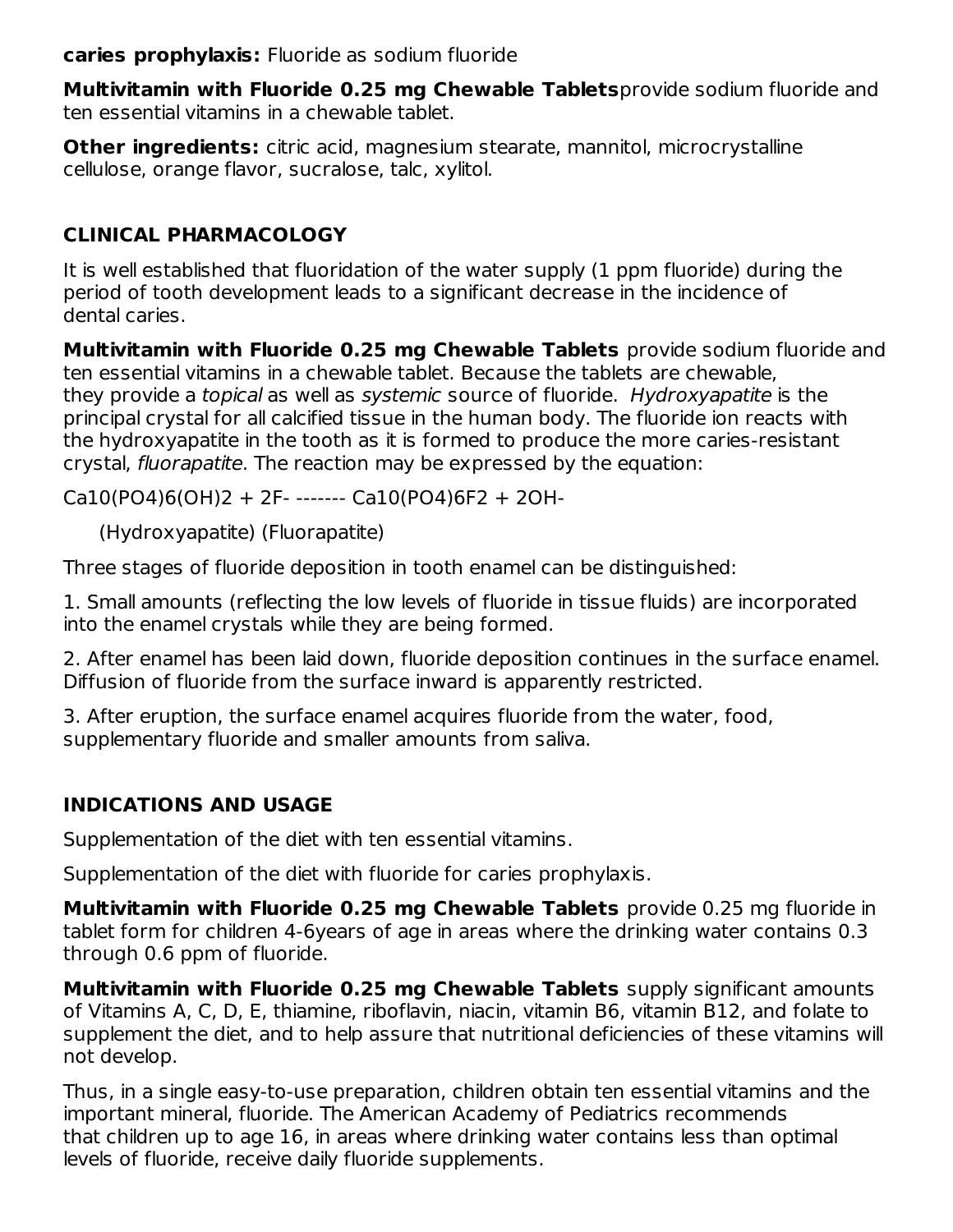Children using **Multivitamin with Fluoride 0.25 mg Chewable Tablets** regularly should receive semiannual dental examinations. The regular brushing of teeth and attention to good oral hygiene practices are also essential. Multivitamin with Fluoride Chewable Tablets is a prescription product for the clinical dietary management of the metabolic processes of caries prophylaxis and provides supplementation of the diet with ten essential vitamins.

## **WARNING**

## **Keep out of the reach of children. In case of accidental overdose, seek professional assistance or contact a Poison Control Center immediately.**

### **CAUTION**

Do not eat or drink dairy products within one hour of fluoride administration.

Should be chewed. This product, as all chewable tablets, is not recommended for children under age 4 due to risk of choking.

#### **PRECAUTION**

The suggested dose of **Multivitamin with Fluoride 0.25 mg Chewable Tablets** should not be exceeded, since dental fluorosis may result from continued ingestion of large amounts of fluoride.

Before prescribing **Multivitamin with Fluoride 0.25 mg Chewable Tablets:**

1. Determine the fluoride content of the drinking water from all major sources.

2. Make sure the child is not receiving significant amounts of fluoride from other sources such as medications and swallowed toothpaste.

3. Periodically check to make sure that the child does not develop significant dental fluorosis.

## **ADVERSE REACTIONS**

Allergic rash and other idiosyncrasies have been rarely reported.

# **DOSAGE AND ADMINISTRATION**

One tablet daily, to be dissolved in the mouth or chewed before swallowing. Do not give a chewable tablet to a child younger than 4 years old.

# **HOW SUPPLIED**

Multivitamin Chewable tablets containing 0.25 mg fluoride are round yellowish/cream tablets with orange and yellow speckles. Debossed with "M163" on one side.

NDC: 58657-163-90 (90 count)

NDC: 58657-163-01 (100 count)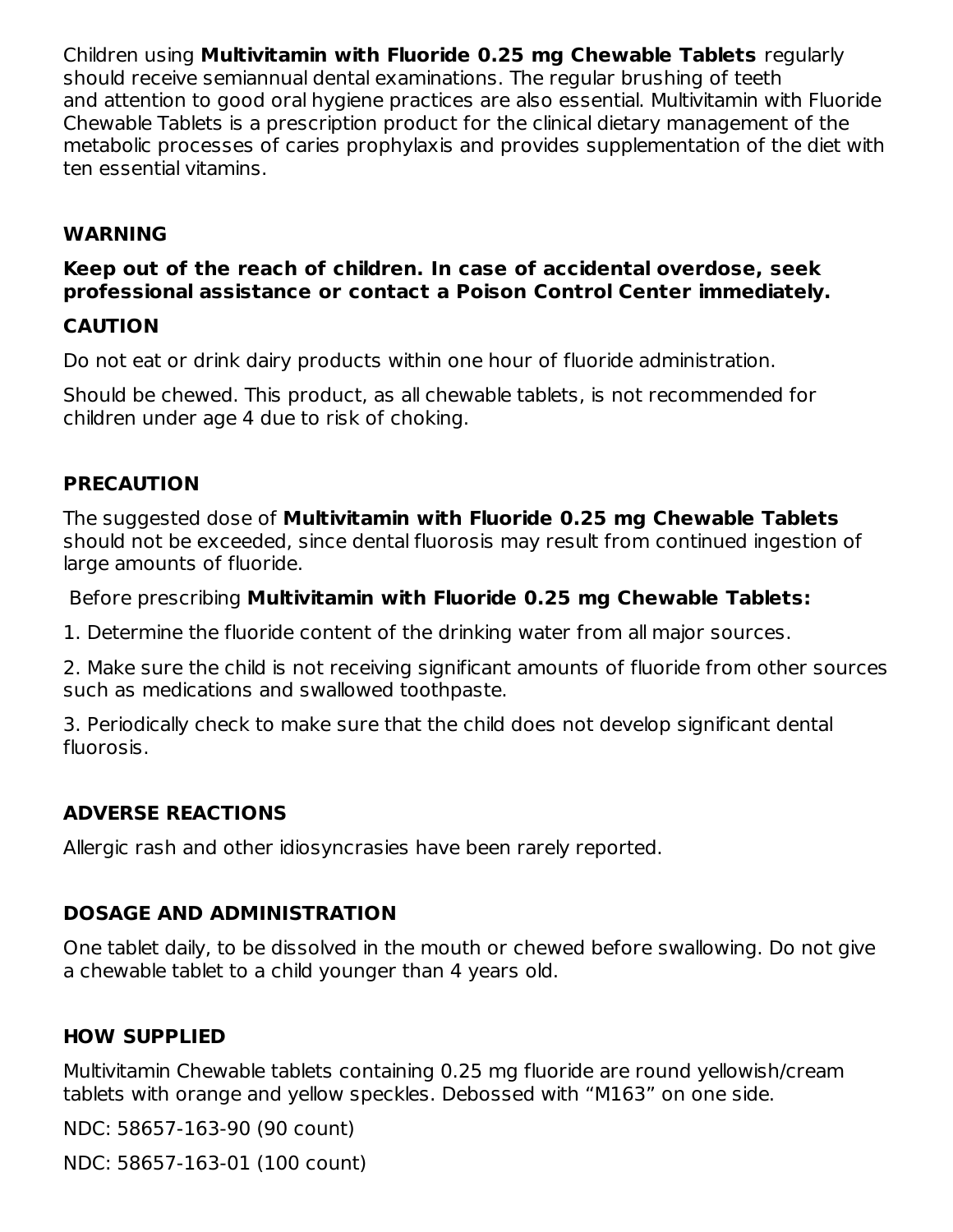### **STORAGE**

Store at 20°-25°C (68°-77°F); excursions permitted to 15°-30°C (59°-86°F). See USP Controlled Room Temperature.

Dispense in a tight, light resistant container with a child-resistant closure as defined in the USP/NF. All prescription substitutions using this product shall be pursuant to state statutes as applicable. This is not an Orange Book product.

Manufactured For: Method Pharmaceuticals Fort Worth, TX 76118

Rev. 06/2019

#### **PRINCIPAL DISPLAY PANEL**

NDC 58657-163-90 Multivitamin with Fluoride Chewable Tablets 0.25 mg Orange Flavor Rx Only 90 Tablets



## **PRINCIPAL DISPLAY PANEL**

NDC 58657-163-01 Multivitamin with Fluoride Chewable Tablets 0.25 mg Orange Flavor Rx Only 100 Tablets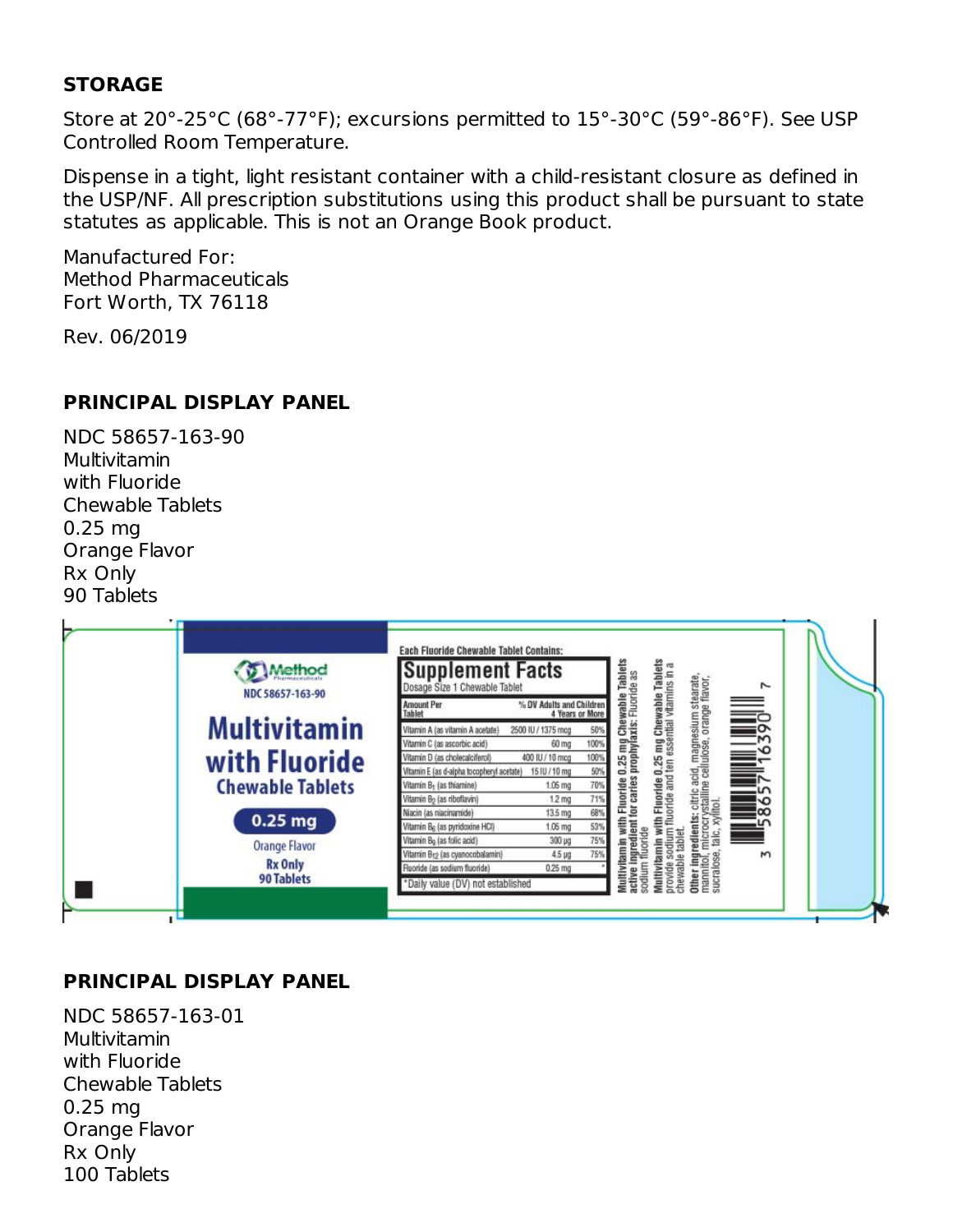|    | <b>Aethod</b><br>NDC 58657-163-01 | <b>Each Fluoride Chewable Tablet Contains:</b><br><b>Supplement Facts</b><br>Dosage Size 1 Chewable Tablet |                                             |      | 0.25 mg Chewable Tablets<br>prophylaxis: Fluoride as | Tablets<br>amin with Fluoride 0.25 mg Chewabie Tablets<br>sodium fluoride and ten essential vitamins in a | Other ingredients: citric acid, magnesium stearate,<br>mannitol, microcrystalline cellulose, orange flavor,<br>sucralose, talc, xylitol. | $\mathsf{M}$ |  |
|----|-----------------------------------|------------------------------------------------------------------------------------------------------------|---------------------------------------------|------|------------------------------------------------------|-----------------------------------------------------------------------------------------------------------|------------------------------------------------------------------------------------------------------------------------------------------|--------------|--|
|    |                                   | <b>Amount Per</b><br>Tablet                                                                                | % DV Adults and Children<br>4 Years or More |      |                                                      |                                                                                                           |                                                                                                                                          |              |  |
|    | <b>Multivitamin</b>               | Vitamin A (as vitamin A acetate)                                                                           | 2500 IU / 1375 mcg                          | 50%  |                                                      |                                                                                                           |                                                                                                                                          |              |  |
|    |                                   | Vitamin C (as ascorbic acid)                                                                               | 60 mg                                       | 100% |                                                      |                                                                                                           |                                                                                                                                          |              |  |
|    | with Fluoride                     | Vitamin D (as cholecalciferol)                                                                             | 400 IU / 10 mcg                             | 100% |                                                      |                                                                                                           |                                                                                                                                          |              |  |
|    |                                   | Vitamin E (as d-alpha tocopheryl acetate)                                                                  | 15 IU / 10 mg                               | 50%  | 6                                                    |                                                                                                           |                                                                                                                                          |              |  |
|    | <b>Chewable Tablets</b>           | Vitamin B <sub>1</sub> (as thiamine)                                                                       | $1.06$ mg                                   | 70%  | for caries<br>Fluoride                               |                                                                                                           |                                                                                                                                          |              |  |
|    |                                   | Vitamin B <sub>2</sub> (as riboflavin)                                                                     | 1.2 <sub>mg</sub>                           | 71%  |                                                      |                                                                                                           |                                                                                                                                          |              |  |
|    | $0.25$ mg                         | Niacin (as niacinamide)                                                                                    | 13.5 mg                                     | 68%  |                                                      |                                                                                                           |                                                                                                                                          |              |  |
|    |                                   | Vitamin B <sub>6</sub> (as pyridoxine HCl)                                                                 | $1.06$ mg                                   | 53%  | with<br>edient                                       |                                                                                                           |                                                                                                                                          |              |  |
|    | <b>Orange Flavor</b>              | Vitamin B <sub>9</sub> (as folic acid)                                                                     | 300 µg                                      | 75%  |                                                      |                                                                                                           |                                                                                                                                          |              |  |
|    |                                   | Vitamin B <sub>12</sub> (as cyanocobalamin)                                                                | $4.5 \mu g$                                 | 75%  | İ                                                    |                                                                                                           |                                                                                                                                          | <sub>N</sub> |  |
|    | <b>Rx Only</b>                    | Fluoride (as sodium fluoride)                                                                              | 0.25 mg                                     |      |                                                      |                                                                                                           |                                                                                                                                          |              |  |
|    | <b>100 Tablets</b>                | *Daily value (DV) not established                                                                          |                                             |      | sodium fluoride<br>Multivitamin<br>active            | chewable tablet<br>Multivitamin<br>provide                                                                |                                                                                                                                          |              |  |
|    |                                   |                                                                                                            |                                             |      |                                                      |                                                                                                           |                                                                                                                                          |              |  |
| Æ, |                                   |                                                                                                            |                                             |      |                                                      |                                                                                                           |                                                                                                                                          |              |  |

# **MULTIVITAMIN WITH FLUORIDE**

.alpha.-tocopherol acetate, dl-, ascorbic acid, cyanocobalamin, folic acid, niacin, pyridoxine, riboflavin, sodium fluoride, thiamine mononitrate, vitamin a and vitamin d tablet, chewable

| <b>Product Information</b>     |                                                      |  |               |  |  |  |
|--------------------------------|------------------------------------------------------|--|---------------|--|--|--|
| <b>Product Type</b>            | HUMAN PRESCRIPTION DRUG<br><b>Item Code (Source)</b> |  | NDC:58657-163 |  |  |  |
| <b>Route of Administration</b> | ORAL                                                 |  |               |  |  |  |

| <b>Active Ingredient/Active Moiety</b>                                                                   |                                    |                    |  |  |
|----------------------------------------------------------------------------------------------------------|------------------------------------|--------------------|--|--|
| <b>Ingredient Name</b>                                                                                   | <b>Basis of</b><br><b>Strength</b> | <b>Strength</b>    |  |  |
| <b>VITAMIN A (UNII: 81G40H8B0T) (VITAMIN A - UNII:81G40H8B0T)</b>                                        | <b>VITAMIN A</b>                   | 2500 [iU]          |  |  |
| <b>ASCORBIC ACID (UNII: PO6CK8PDOR) (ASCORBIC ACID - UNII: PO6CK8PDOR)</b>                               | ASCORBIC ACID                      | 60 mg              |  |  |
| VITAMIN D (UNII: 9VU1KI44GP) (VITAMIN D - UNII: 9VU1KI44GP)                                              | <b>VITAMIND</b>                    | 400 [iU]           |  |  |
| <b>.ALPHA.-TOCOPHEROL ACETATE, DL- (UNII: WR1WPI7EW8) (.ALPHA.-TOCOPHEROL,</b><br>DL- - UNII:70WA1RIO01) | . AI PHA.-<br>TOCOPHEROL, DL-      | 15 [iU]            |  |  |
| THIAMINE MONONITRATE (UNII: 8K0I04919X) (THIAMINE ION - UNII:4ABT0J945J)                                 | <b>THIAMINE</b>                    | $1.05$ mg          |  |  |
| <b>RIBOFLAVIN</b> (UNII: TLM2976OFR) (RIBOFLAVIN - UNII:TLM2976OFR)                                      | <b>RIBOFLAVIN</b>                  | $1.2 \text{ mg}$   |  |  |
| <b>NIACIN</b> (UNII: 2679MF687A) (NIACIN - UNII:2679MF687A)                                              | <b>NIACIN</b>                      | 13.5 <sub>mq</sub> |  |  |
| <b>PYRIDOXINE</b> (UNII: KV2JZ1BI6Z) (PYRIDOXINE - UNII: KV2JZ1BI6Z)                                     | <b>PYRIDOXINE</b>                  | $1.05$ mg          |  |  |
| <b>FOLIC ACID (UNII: 935E97BOY8) (FOLIC ACID - UNII:935E97BOY8)</b>                                      | <b>FOLIC ACID</b>                  | 300 ug             |  |  |
| CYANOCOBALAMIN (UNII: P6YC3EG204) (CYANOCOBALAMIN - UNII:P6YC3EG204)                                     | CYANOCOBALAMIN                     | 4.5 <sub>uq</sub>  |  |  |
| <b>SODIUM FLUORIDE</b> (UNII: 8ZYQ1474W7) (FLUORIDE ION - UNII:Q80VPU408O)                               | <b>FLUORIDE ION</b>                | $0.25$ mg          |  |  |

| <b>Inactive Ingredients</b>                           |                 |  |  |  |
|-------------------------------------------------------|-----------------|--|--|--|
| <b>Ingredient Name</b>                                | <b>Strength</b> |  |  |  |
| <b>CITRIC ACID MONOHYDRATE (UNII: 2968PHW8QP)</b>     |                 |  |  |  |
| <b>MAGNESIUM STEARATE (UNII: 70097M6I30)</b>          |                 |  |  |  |
| <b>MANNITOL (UNII: 30WL53L36A)</b>                    |                 |  |  |  |
| <b>CELLULOSE, MICROCRYSTALLINE (UNII: OP1R32D61U)</b> |                 |  |  |  |
| <b>SUCRALOSE</b> (UNII: 96K6UQ3ZD4)                   |                 |  |  |  |